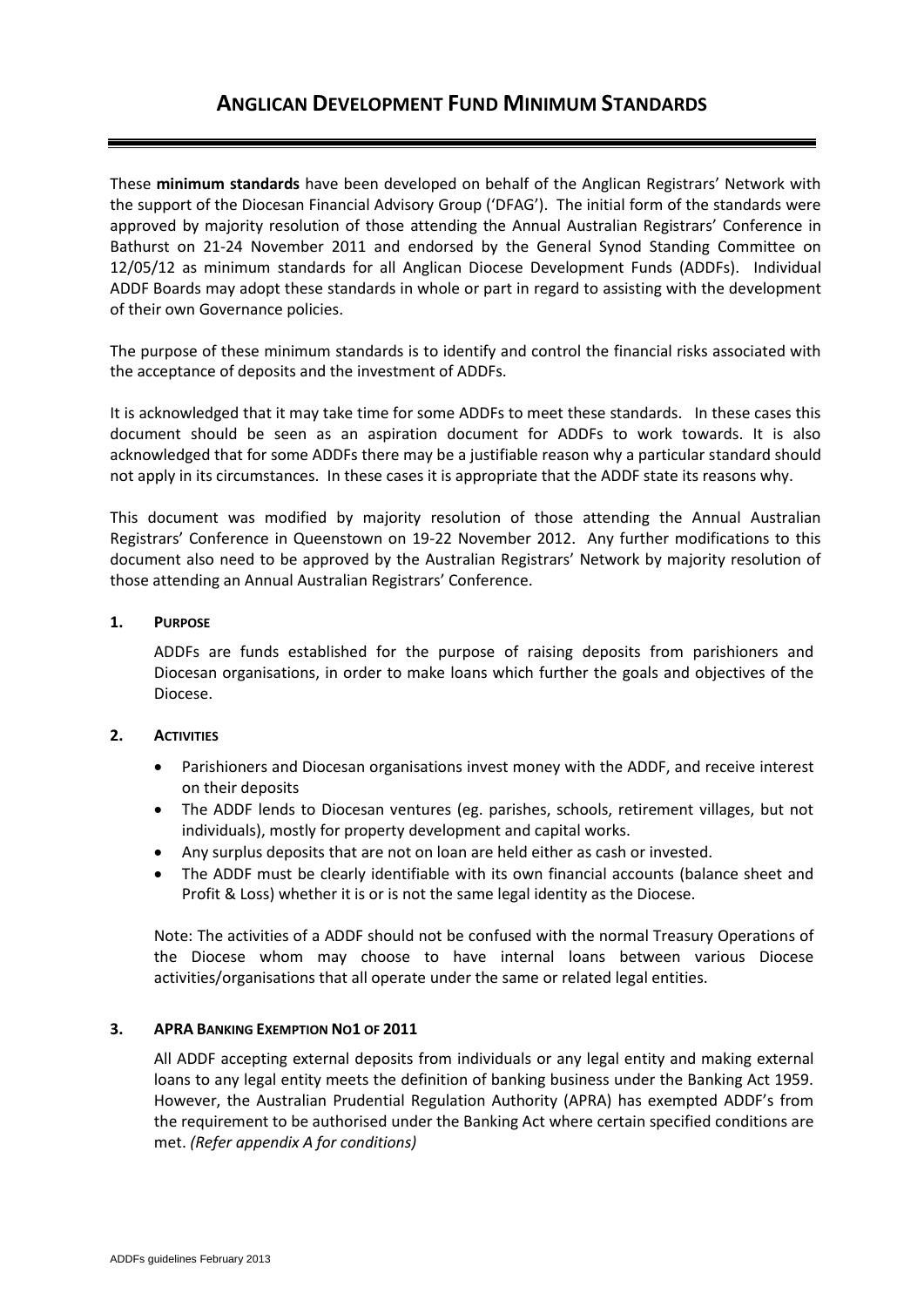Adherence to this exemption is essential. Note: the current exemption will expire in June 2013.

### **4. MINIMUM STANDARDS**

ADDFs are encouraged to adopt standards which are no less stringent than those set out in this document.

If, due to the particular circumstances of an ADDF, there are justifiable reasons for an ADDF adopting a particular standard which is less stringent than a corresponding minimum standard in this document, the ADDF should state in writing the reason for not meeting the minimum standard. A reason for not meeting a minimum standard will not be regarded as justifiable unless the risk to which the standard relates is immaterial in the circumstances of the ADDF or is being prudently managed in some other way.

Adherence to the standards adopted by an ADDF should be monitored regularly by management and the Board of the ADDF. Compliance with such standards should be confirmed with the DFAG annually based on balance date information. If relevant, such confirmation should include a statement which identifies any standard which is less stringent that the corresponding minimum standard in this document and the reasons for not meeting the minimum standard.

# **4.1 LIQUIDITY**

The allocation of investment funds between short and long term investments should be managed to ensure the Fund has sufficient liquidity at all times to meet its expected cash payment obligations.

Minimum liquid assets (Bank, ADI deposits including term deposits, Commonwealth and State Government Securities) should not fall below 10% of total liabilities.

Available lines of credit can be included as liquid assets in this calculation.

#### **4.2 ASSETS**

- The ADDF Board should be advised of exposures in excess of 5% of total assets at each meeting.
- Maximum exposure to any one internal Anglican entity should not exceed >30% of total assets.
- Maximum exposure to any one external entity should not exceed >5% of total assets.
- Investments in equities/market linked securities (including property trusts) are not recommended.
- Lending to individuals and loans covered under the Consumer Credit Act should be discouraged due to the reputational risk. Note that loans to employees may be possible within the Consumer Credit Act, however separate legal advice should be sought.
- Fixed interest rates on loans in excess of 12 months should be discouraged unless loans are adequately hedged.
- Actively pursuing a diversified loan portfolio is encouraged. Diversification may occur through different types of lending, to different entities and in different geographical locations.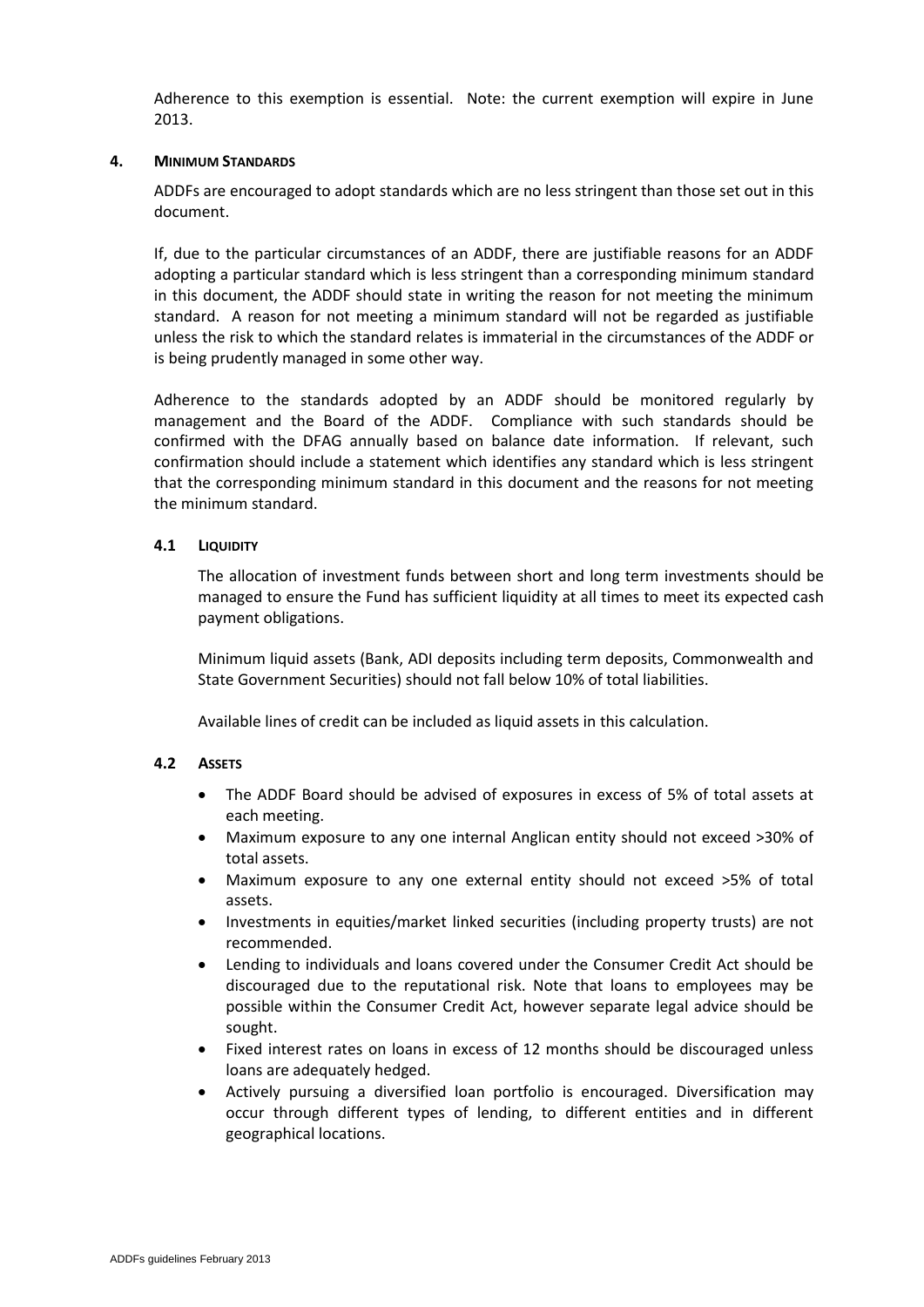# **4.2.1 CASH**

Preference should be given to investment in Australian APRA regulated institutions with a Long Term Credit Rating of A or better.

- Bank/ADI's Deposits accounts
- Bank Accepted Bank Bills
- Bank /ADI's Term Deposits

# **4.2.2 LOANS**

Suggested minimum standards for lending are as follows:

# (A) **SECURED LOANS TO ANGLICAN RELATED ENTITIES**

**(THESE COULD BE EITHER AN UNSECURED LOAN WITHIN THE ONE DIOCESE LEGAL STRUCTURE OR WITH AN ASSET CHARGE OVER A SEPARATELY INCORPORATED ANGLICAN ENTITY)**

- Minimum security for Diocesan entities is to be a letter of Charge and Undertaking, which is to be held with the Title Deed by the ADDF. Mortgage security is preferred.
- Loans to other Incorporated Anglican Agencies will be considered on their merit with suitable mortgage security or fixed & floating charges offered.
- In all cases serviceability needs to be able to be demonstrated and preferably with minimum interest coverage of 1.5  $x - ie$ , net income before discretionary payments divided by the amount of  $interest > 1.5.$
- Terms up 20 years, but to be repayable on demand.
- Repayments P&I preferred, however IO or capitalisation of interest if considered appropriate.
- It should be noted that lending to schools and the aged care industry are both specialised by their nature and could be high risk. These risks can be mitigated by careful structuring of the loan facility. Many smaller ADDFs may not have the expertise to structure these facilities but this could be addressed by working with one of the major Banks on club banking facility and sharing loan security on a Pari Passu basis.

# (B) **UNSECURED LOANS TO ANGLICAN RELATED ENTITIES**

# **(LOANS TO A DIFFERENT LEGAL ENTITY WHERE NO ASSET CHARGE IS TAKEN)**

- Small loans for the purchase of depreciating capital assets, such as motor vehicles, computers etc
- Where loan is for property related purposes it is generally expected that the property will be taken as security (refer above)
- Term up to 5 years

# (C) **SECURED EXTERNAL LOANS IF PERMITTED BY THE ADDF BOARD**

# **(THESE LOANS TO NON RELATED ENTITIES ARE SEEN TO BE OUTSIDE THE INTENT OF THE APRA BANKING EXEMPTION AND CONSIDERATION SHOULD BE GIVEN TO PHASING OUT ON MATURITY)**

 Secured by property up to 70% of market valuation, as determined by a licensed valuer (preferably a valuer who is on the panel of a major bank) and contained in valuation report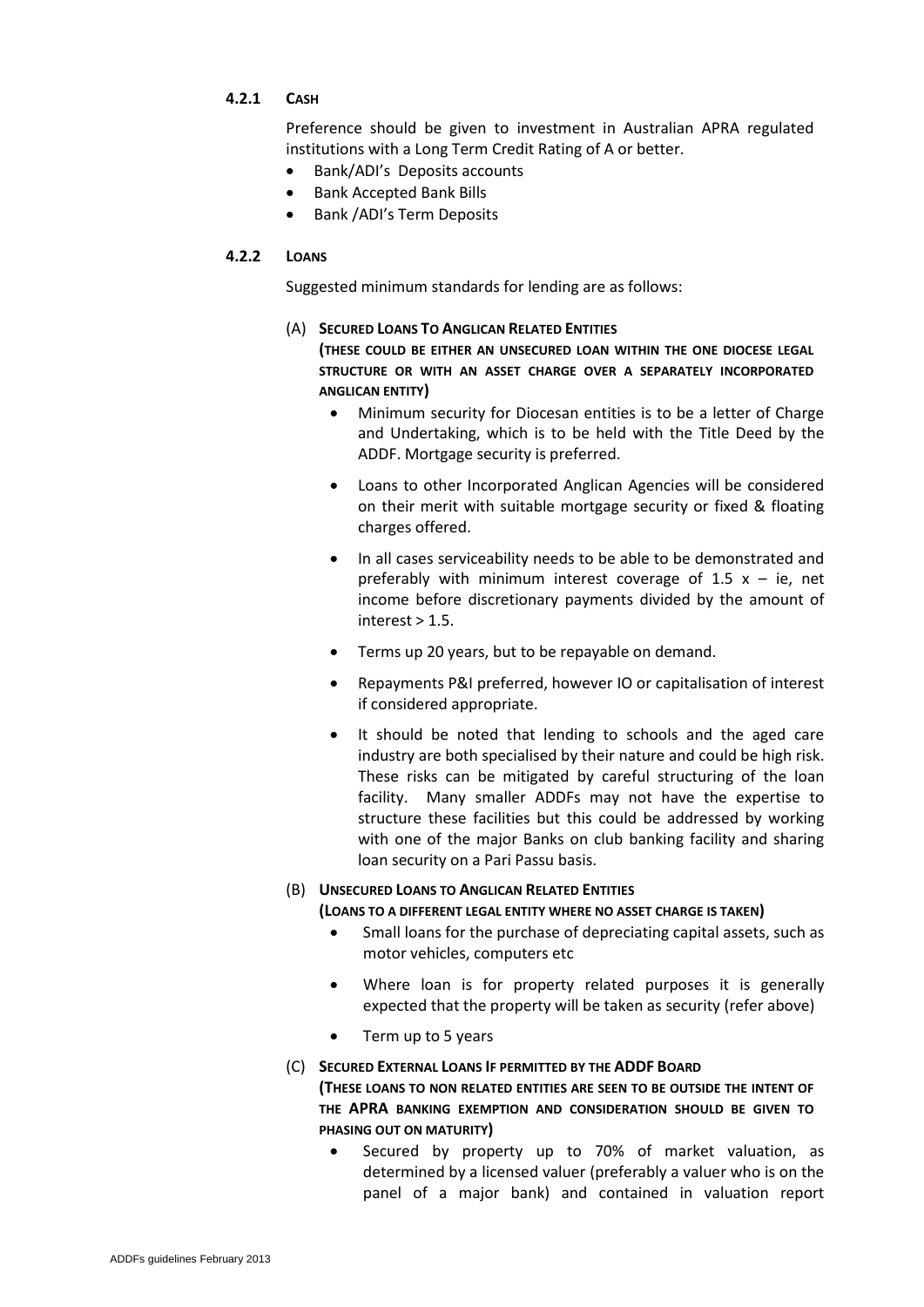undertaken for mortgage purposes, and be no older than 3 months.

- Care needs to be taken when loan is secured by a regional city property, taking into consideration market liquidity and other regional factors which may affect property values.
- Guarantee from Directors and or Unit Trust holders (if applicable).
- Repayments can be-Interest only (IO) or a Principal & Interest basis (P&I)
- Maximum term is 3 years for both IO and P&I loans. In the case of P&I, must structure repayments over the term. On expiry of loan, consideration to rolling over for a further term
- Borrowers are to demonstrate serviceability and, if not directly from the security property, from an entity that is linked to the loan either as a borrower or Guarantor. Preferably with minimum interest coverage of  $2.0x - i.e.,$  net income (EBITD) divided by the amount of interest > 2.
- Loans would generally not be available when security offered is vacant land, property zoned for rural use, specialised security, or when the purpose of the loan is for speculative development.
- Loans will not be made available to entities or over assets that would place the Church's reputation at risk.

#### **4.2.3 OTHER INVESTMENTS/DIRECT PROPERTY**

ADDF's are not a suitable vehicle for holding long term assets such managed funds, direct equities and direct property as they are susceptible to market volatility and often have poor liquidity.

All assets should be valued on a 'marked to market' basis.

#### **4.3 LIABILITIES (DEPOSITS)**

It is preferable that source of funds are spread amongst a broad range of depositors to minimise liquidity risk.

The ADDF Board should be advised of exposures in excess of 5% of total liabilities at each board meeting. Mitigants to these positions will be that they would generally be the Diocese and or Anglican agencies that would not withdraw their deposits at one point in time, however there may be erosion over a period of time.

#### **4.4 CAPITAL/EQUITY**

The principal purpose of capital is to protect depositors and the wider activities of the Diocese.

#### **4.4.1 FRAMEWORK**

 The activities of the ADDFs inherently create a variety of risks. Capital cannot provide complete protection against all risks. Capital permits the ADDFs to absorb losses (up to a certain level) while protecting depositors from loss, and without triggering more serious consequences (e.g. bankruptcy of parish, forced sale of wider assets).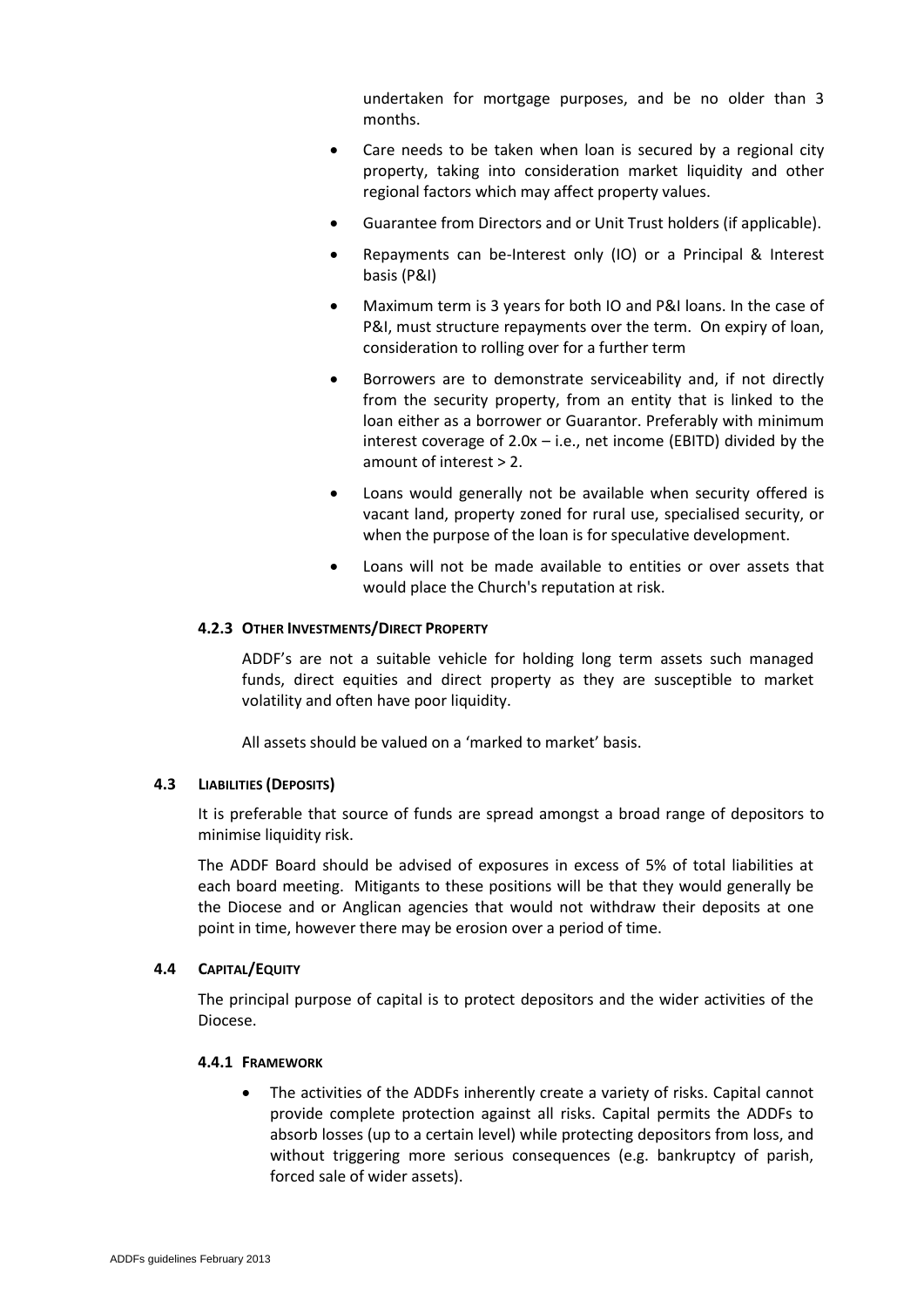- To measure the adequacy of capital held by an ADDF, the APRA framework ("Standardised Approach") is to be used as a basis. While ADDF's are not APRA regulated, the APRA rules have been designed for similar activities and with depositor protection in mind
- The APRA rules involve applying a risk weight factor to each class of asset to arrive at a calculation of risk weighted assets ('RWA'); and capital must exceed a certain percentage of RWAs.

# **4.4.2 GUIDELINES**

- i) ADDFs will target a level of capital in the ADDFs to be in excess of 10% of risk weighted assets by the end of the exemption extension period (June 2013).
- ii) Should the level of capital fall below 8% of risk weighted assets then the ADDF Board should be informed and an action plan implemented to increase levels of capital (trigger level).
- iii) Capital will be measured as equity invested by the Diocese into the ADDF (which is subordinated to the claims of other depositors) and retained earnings of the ADDF.
- iv) RWA Calculation methodology: **RWA = asset exposure x risk weight factor.**  All assets on the ADDF's balance sheet must be risk weighted – even if not a direct lending asset
- v) Risk weighted assets (RWAs) are to be calculated using the following risk weight factors:

| (A)                                                                              | Cash, Government Securities, A Rated Australian Banks                | 10%  |
|----------------------------------------------------------------------------------|----------------------------------------------------------------------|------|
| (B)                                                                              | Other Australian Banks, Overseas Banks and ADIs:                     |      |
|                                                                                  | -Rating AAA to AA-                                                   | 20%  |
|                                                                                  | -Rating A+ to BBB-                                                   | 50%  |
|                                                                                  | -Rating BB+ to B-                                                    | 100% |
|                                                                                  | -Rating CCC to D                                                     | 200% |
|                                                                                  | -Unrated                                                             | 400% |
|                                                                                  | Internal loans - Unsecured                                           | 100% |
| (C)                                                                              | Internal Loans:                                                      |      |
| (D)                                                                              |                                                                      | 75%  |
|                                                                                  | - Secured Commercial                                                 |      |
|                                                                                  | - Secured Residential                                                | 50%  |
| (E)                                                                              | External loans - Secured Residential Mortgage                        | 75%  |
| (F)                                                                              | External Ioans-Secured Commercial                                    | 125% |
| (G)                                                                              | Other Investments (excluding Equities) with claims on Australian and |      |
|                                                                                  | International Corporate counter parties;                             |      |
|                                                                                  | -Rating AAA to AA-                                                   | 20%  |
|                                                                                  | -Rating A+ to BBB-                                                   | 50%  |
|                                                                                  | -Rating BB+ to B-                                                    | 100% |
|                                                                                  | -Rating CCC to D                                                     | 200% |
|                                                                                  | -Unrated                                                             | 400% |
| (H)                                                                              | Other Investments/assets and Equities                                | 400% |
|                                                                                  |                                                                      |      |
| Note to $(D, F, \& F)$ : To recognise the higher risk exposure caused by holding |                                                                      |      |

- etognise the h large individual loans, a concentration risk requirement will be calculated via additional RWA as follows:
- (I) To the extent an external loan exceeds 5% of total assets 400%
- (J) To the extent an internal loan exceeds 30% of total assets 200%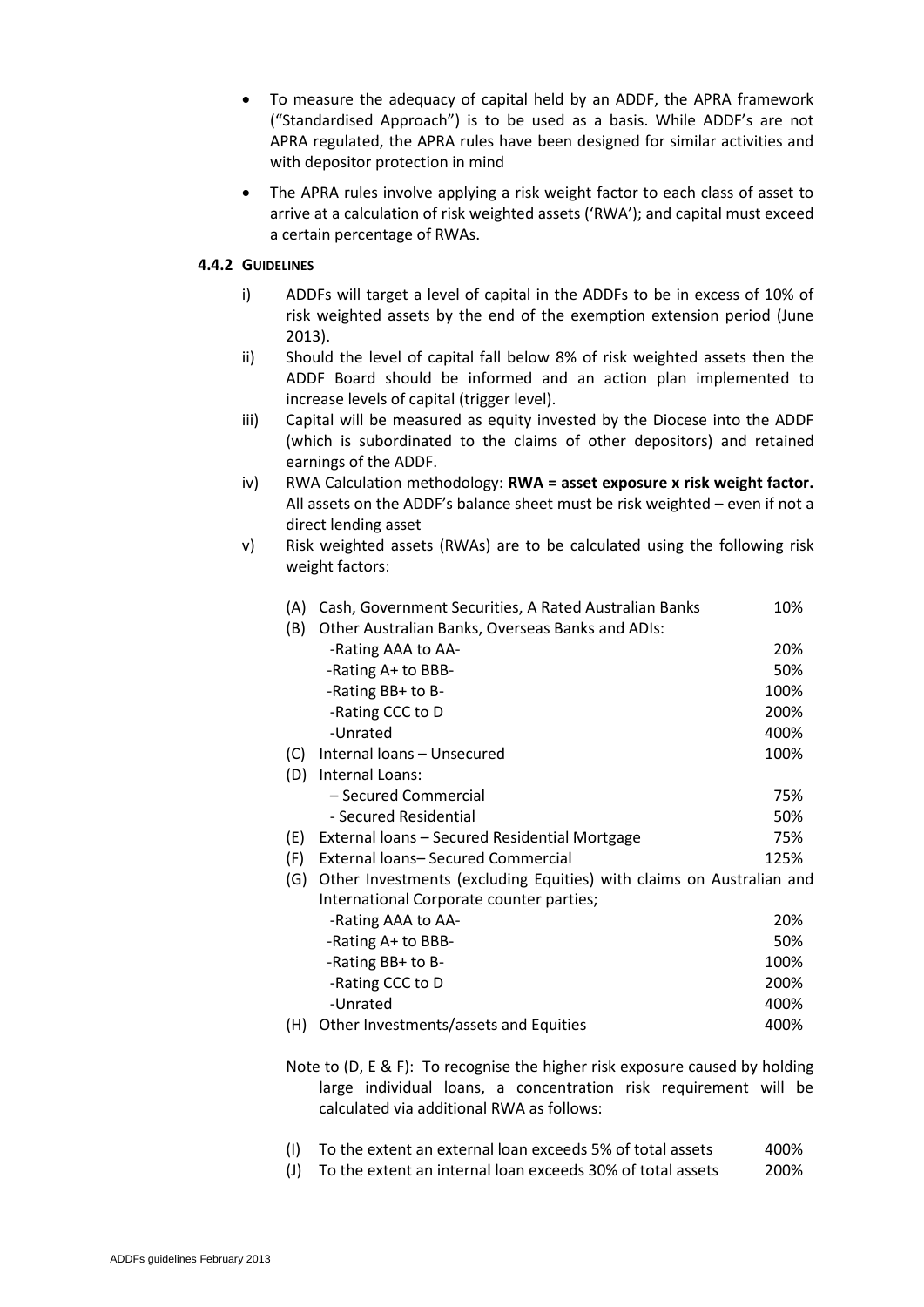Note to (A,B &G) Where a bank or corporation is rated by more than one agency adopt the lower rating.

# *Refer to Appendix B for working example*

# **4.5 GOVERNANCE**

- Oversight of the operation of the ADDF to be by a Board with a majority of members having appropriate experience, qualification and current/recent experience in Accounting, Banking, and Financial Services.
- The Diocese is responsible for constituting the ADDF and may appoint members to the Board in accordance with its constitution however the Board should otherwise operate independently from the Diocese and not be unduly influenced by the Diocese in decisions on asset allocation or loan decisions to Diocesan entities.

# **4.6 RISKS**

Each ADDF should put in place a suitable risk management policy to mitigate risk either through insurance or operational policies. Some risks that should be considered are:

- a) Credit
- b) Operational
- c) Interest Rate
- d) Reputational (e.g., realisation of bad loan from individuals)
- e) Other risks (e.g., credit concentration, large exposure)

# **4.7 ACCOUNTING/REPORTING**

There must be separate audited financial accounts (P&L and Balance Sheet) for the ADDF produced annually and prepared in accordance with Australian Accounting Standards.

The annual accounts for the ADDF together with excess exposure reports, liquidity and capital ratios should be provided to the DFAG annually within 120 days of the financial year end.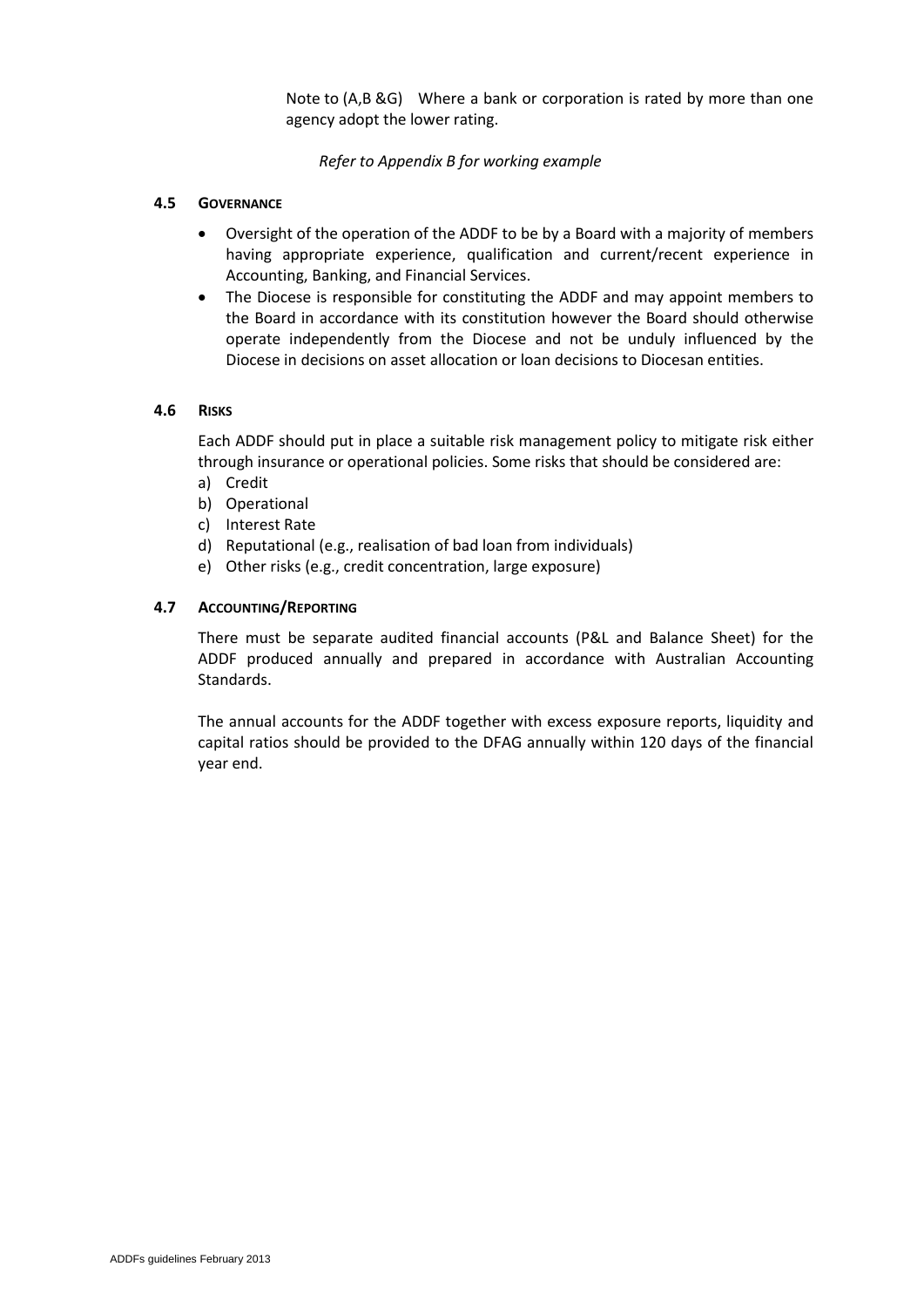# **APPENDIX A**

### **APRA BANKING EXEMPTION NO 1 OF 2011**

All ADDF accepting external deposits from any legal entity and making external loans to any legal entity meets the definition of banking business under the Banking Act 1959. However, the Australian Prudential Regulation Authority (APRA) has exempted ADDF's from the requirement to be authorised under the Banking Act where certain specified conditions are met. (Refer appendix A for conditions). This exemption is due to expire on 27 June 2013.

The conditions are as follows:

- 1 The Fund must be and continue to be:
	- a) recognised at law as being formed for religious and charitable purposes stated in a trust deed, ordinance or other foundation document governing the Fund (Fund constitution); and
	- b) limited to the purposes stated in the Fund constitution; and
	- c) operated not-for-profit.
- 2 The Fund's financial products must have the sole or dominant intention of furthering the religious and charitable purposes of the Fund.
- 3 A copy of the Fund constitution setting out the Fund's religious and/or charitable purpose/s must be available for inspection on request by APRA.
- 4 The Fund or its controlling entity must not offer via the Fund:
	- a) Cheque account facilities unless the account holder is:
		- i. A body constituted by or under the authority of a decision of the central governing body of a related religious organisation; or
		- ii. A body in relation to which the central governing body of a related religious organisation is empowered to make ordinances or other binding rules; or
		- iii. A person acting as a trustee of a trust for or for the use, benefit or purposes of a related religious organisation; or
		- iv. An employee of a body mentioned in subparagraphs (i) to (iii) above who received their stipend or remuneration via an account of the Fund; or
	- b) Electronic Funds Transfer at Point of sale (EFTPOS) facilities; orc)
	- c) Automatic Teller Machine (ATM) facilities.
- 5 The Fund or its controlling entity must in all cases ensure that advertising and marketing material of the Fund contains clear and prominent disclosures (the required disclosures) to the effect that:
	- a) Neither the controlling entity nor the fund is prudentially supervised by APRA;
	- b) Contributions to the Fund do not obtain the benefit of the depositor protection provisions of the Banking Act 1959; and
	- c) The Fund is designed for investors who wish to promote the charitable purposes of the Fund.
- 6 The Fund or its controlling entity may advertise and market the Fund on-line or in print produced by or under the auspices of the controlling entity (or the religious institution that established the Fund). All advertising and marketing material of the Fund must contain the required disclosures outlined in condition 5.